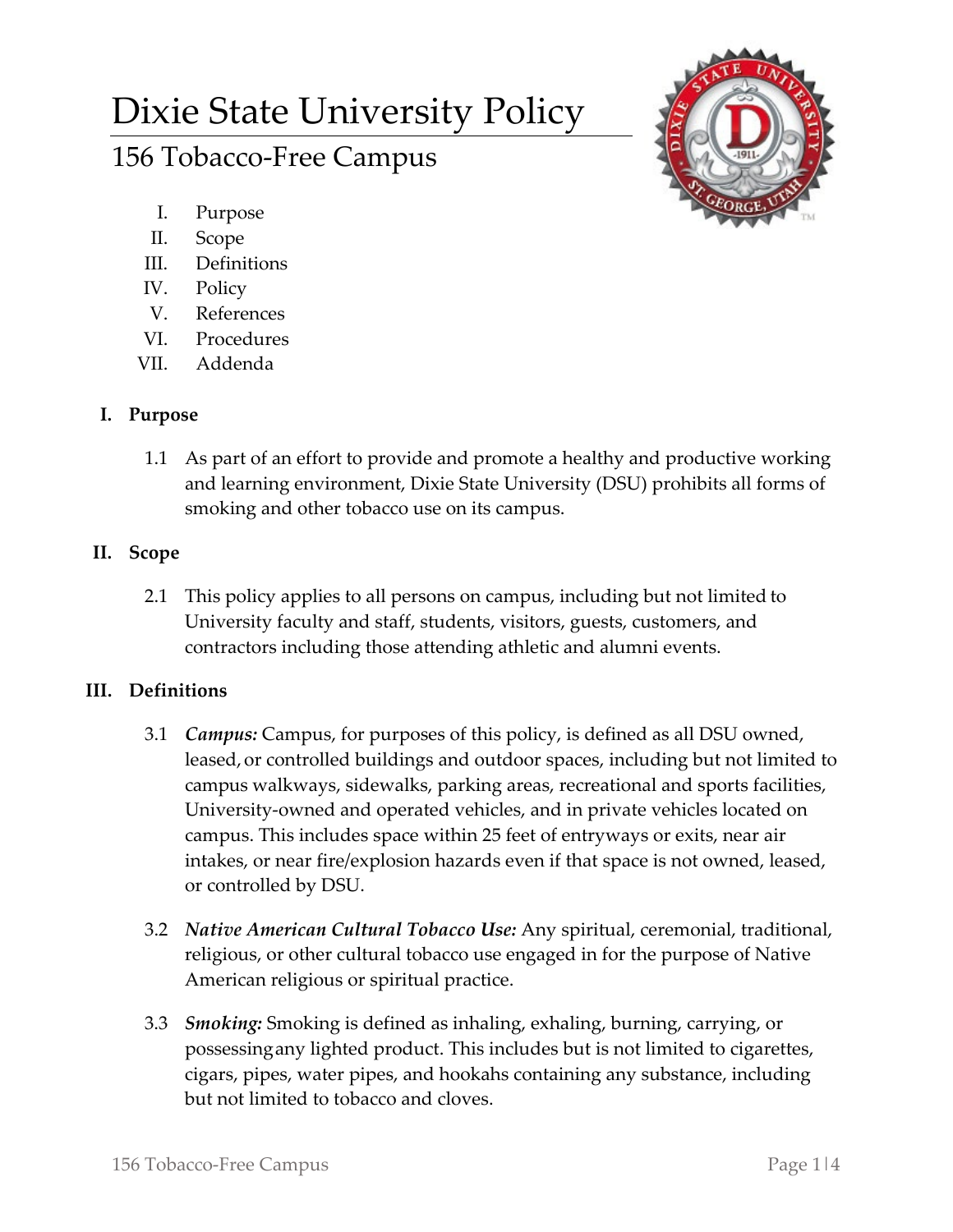#### **IV. Policy**

- 4.1 All forms of smoking are prohibited on the DSU campus, such as tobacco cigarettes, electronic cigarettes (e-cigarettes), and other vaporizing devices designed to function like electronic cigarettes or cigars.
- 4.2 Oral or smokeless tobacco, also known as dip, chew, snuff or snus in any form and nasal tobacco are also prohibited on the DSU campus.
- 4.3 The use, sale, distribution, or advertising of any regulated or unregulateditem containing tobacco, tobacco products, or tobacco flavoring is prohibited onthe DSU campus.
- 4.4 In addition, products intended to mimic tobacco, containing tobaccoflavoring, or intended to deliver nicotine are prohibited.
- 4.5 Organizers and attendees of public and private events using University facilities are required to abide by this policy.
- 4.6 Organizers and sponsors of such events are responsible for communicating and enforcing the policy.
- 4.7 Littering the campus with remains of disposable tobacco/nicotine products is prohibited.
- 4.8 The use prohibitions outlined in the policy do not prohibit the following activities:
	- 4.8.1 Drug products containing or delivering nicotine or substances designed to mimic nicotine that have been approved by the U.S. Food & Drug Administration for use in treating tobacco dependency (i.e. F.D.A. approved tobacco or smoking cessation products), including but not limited to chewing gum, skin patches, oral lozenges, nasal spray, and oral inhalers.
	- 4.8.2 Native American Cultural Tobacco Use in accordance with procedures detailed in Section 6.1.

#### **V. References**

- 5.1 Assistance may be available to students and employees who wish to stop using tobacco at little or no cost through DSU Booth Wellness Center.
- 5.2 Utah Quit Tobacco Resources: <https://tobaccofreeutah.org/>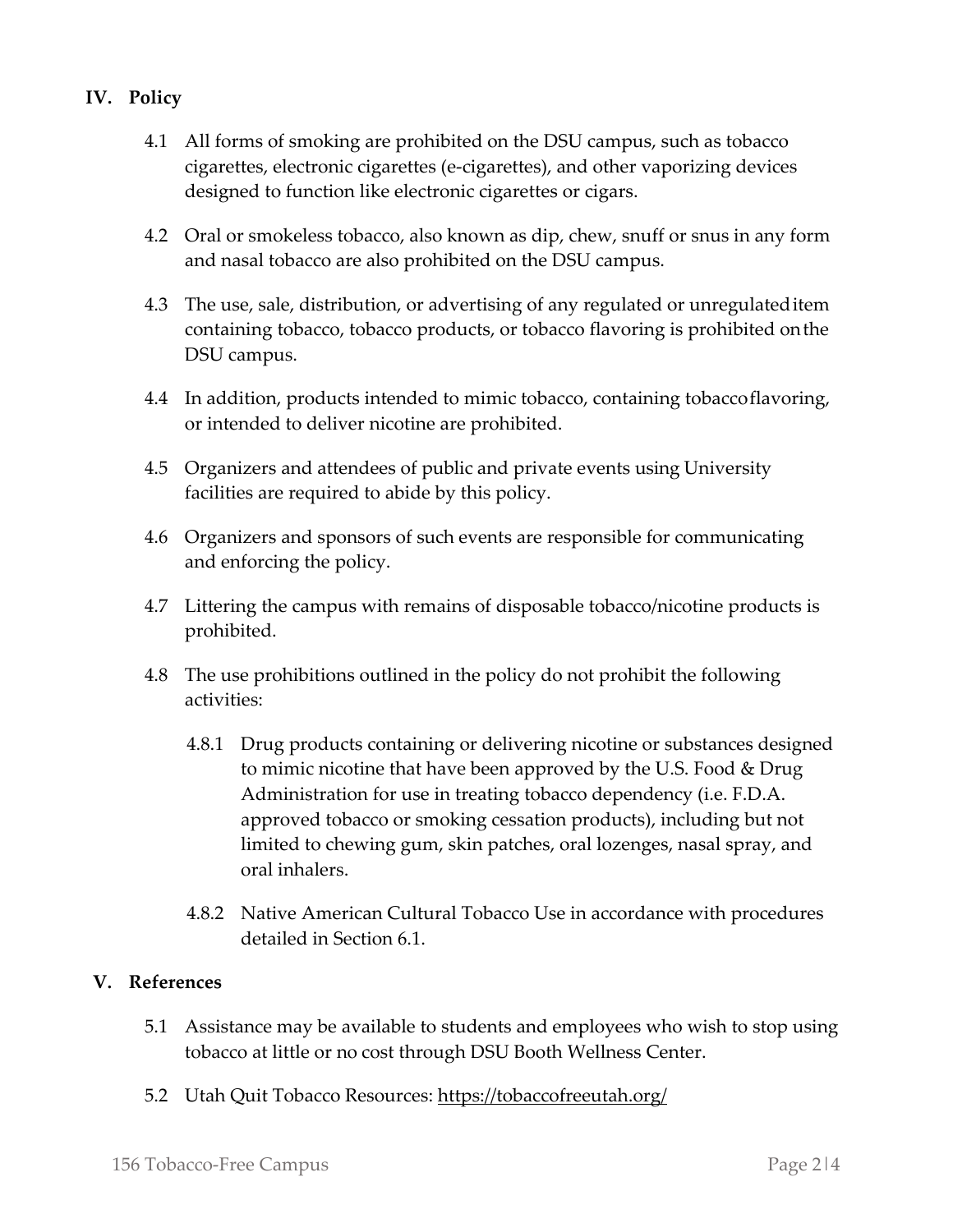5.3 American Indian Religious Freedom Act, 42 U.S.C. 1996

#### **VI. Procedures**

- 6.1 Individuals and/or groups wishing to engage in Native American Cultural Tobacco Use on Campus must submit a written request at least two weeks in advance of anticipated use to the Dean of Students or their designee detailing the proposed use and safety precautions.
	- 6.1.1 Written approval must be obtained from the Dean of Students, or their designee, as well as the DSU Risk Manager. Written approval may include any necessary requirement or restrictions in compliance with the American Indian Religious Freedom Act and other University policy.
- 6.2 DSU public safety staff will enforce the prohibition through established protocols and procedures for policy violations. Public safety staff will provide written information about the Tobacco-Free Campus Policy and offer information about tobacco cessation resources and programs to anyindividual not in compliance.
- 6.3 Members of the campus community are empowered to request compliance with this policy in an ongoing effort to enhance awareness and compliance.
- 6.4 Violations of this policy will be addressed through existing processesoutlined for students, faculty, staff, and others in current policies.
- 6.5 This policy shall be considered an addendum to the 552 Student Conduct Code, and a student who is found to be in violation ofthe Tobacco-Free Campus policy may be fined and/or referred to a tobacco cessation program in accordance with the DSU Student Code and Policy 155b Student Tobacco Violation Procedures.
- 6.6 A member of the faculty or staff who is found to be in violationof this policy may be referred to a supervisor or administrator in accordance with established disciplinary policies and procedures as outlined in DSU Policy.

#### **VII. Addenda** N/A

Policy Owner: VP Administrative Affairs and VP Student Affairs Policy Steward: Chief of Police, Executive Director of Risk Management and Event Services, and Dean of Students